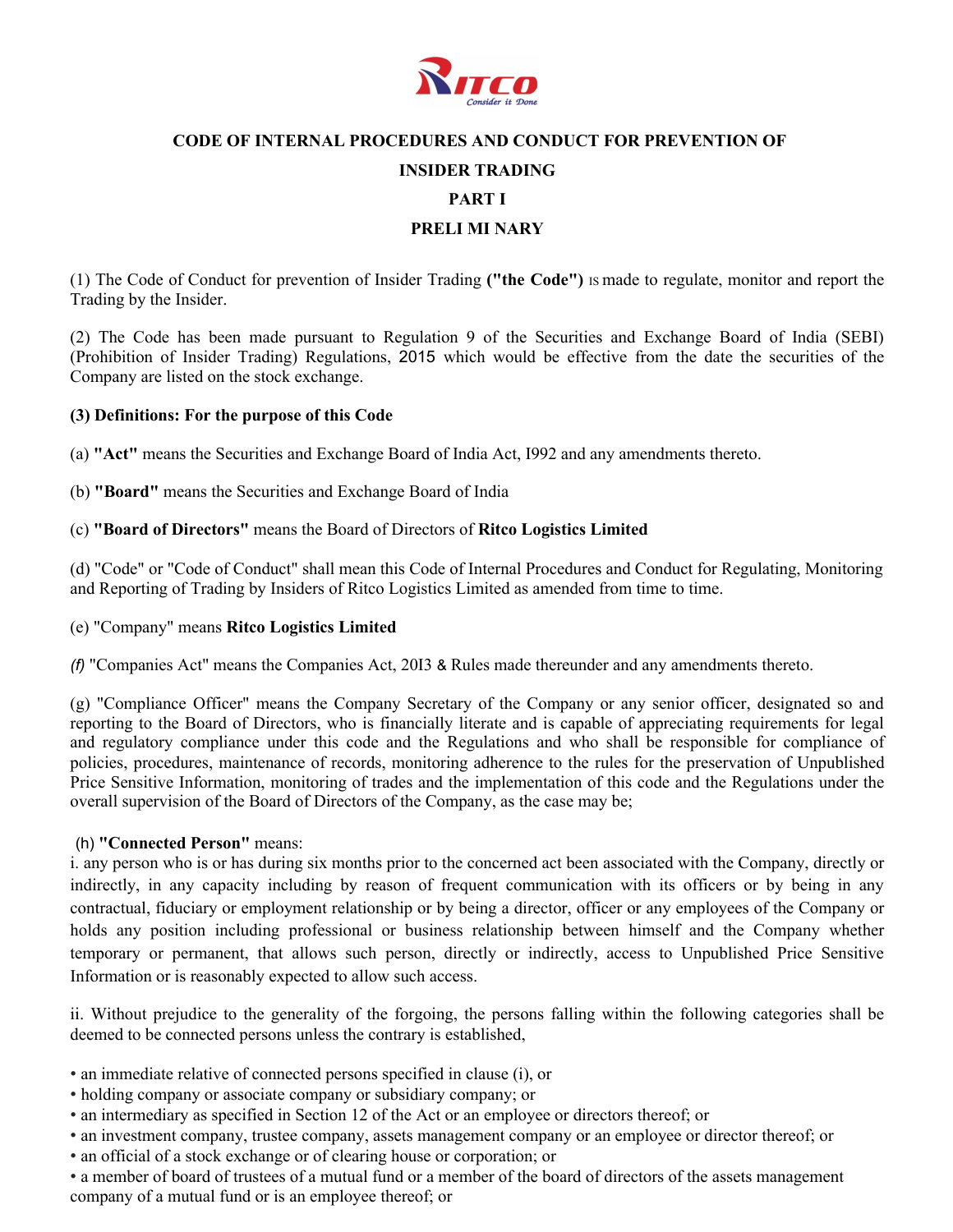

• a member of the Board of Directors or an employee, of a public financial institution as defined in section 2(72) of the Companies Act, 20 13; or

• an official or an employee of a self- regulatory organization recognized or authorized by the Board; or

• a banker of the Company; or

• a concern, firm, trust, Hindu undivided Family, company or association of persons wherein a director of the Company or his immediate relative or banker of the Company, has more than ten percent, of the holding or interest;

- i) **"Dealing in Securities"** means an act of subscribing to, buying, selling or agreeing to subscribe to, buy, sell or deal in the securities of the Company either as principal or agent but shall not include a gift of securities to immediate relatives or within the promoter group.
- j) **"Designated Person"** means:

i. all employees holding the position of Directors and Key Managerial Personnel;

ii.every employee in the finance, accounts, secretarial, MIS and legal departments as

may be determined and informed by the Board of Directors; and any other employee as may be determined and informed by the Compliance Officer in consultation with the Board of Directors from time to time.

- k) **"Generally Available Information"** means information that is accessible to the public on a non-discriminatory basis.
- I) **"Insider"** means any person who is a Connected Person; or in possession of or having access to Unpublished Price Sensitive Information;

m) **"Immediate Relative"** means a spouse of a person, and include parents, brother, sister, and child of such person or of the spouse, any of whom is either dependent financially on such person, or consults such person in taking decisions relating to Trading in securities of the Company.

- n) **"Need to Know"** shall mean that the Unpublished Price Sensitive Information should be disclosed only to those within the Company who need the information to discharge their duty and whose possession of such information will not give rise to a conflict of interest or appearance of misuse of the information.
- 0) **"Promoter''** shall have the meaning assigned to it under the SEBI (Issue of Capital and Disclosure Requirements) Regulations, 2009 or any modification thereof.
- p) **"Regulations"** means the SEBI (Prohibition of Insider Trading) Regulations, 20I5 and any amendments thereto.
- q) **"Stock Exchange"** means the BSE Limited, National Stock Exchange of India and any other stock exchange which is recognized by the Central Government or SEBI under the Securities Contracts (Regulation) Act, 1956 and any amendments thereto.
- r) **"Securities"** shall have the meaning assigned to it under the Securities Contracts (Regulations) Act, 1956 (42 of 1956) or any modification thereof except units of a mutual fund.
- s) **"Specified"** means specified by SEBI in writing.
- t)**"Takeover Regulations"** means SEBI (Substantial Acquisition of Shares and Takeovers) Regulations, 20I11 and any amendments thereto.
- u) **"Trading"** means and includes subscribing, buying, selling, dealing, or agreeing to subscribe, buy, sell, deal in any securities, and "trade" shall be construed accordingly but shall not include a gift of shares to immediate relatives or within the promoter group.
- v) **"Trading Day"** means a day on which recognized Sock Exchanges are open for Trading.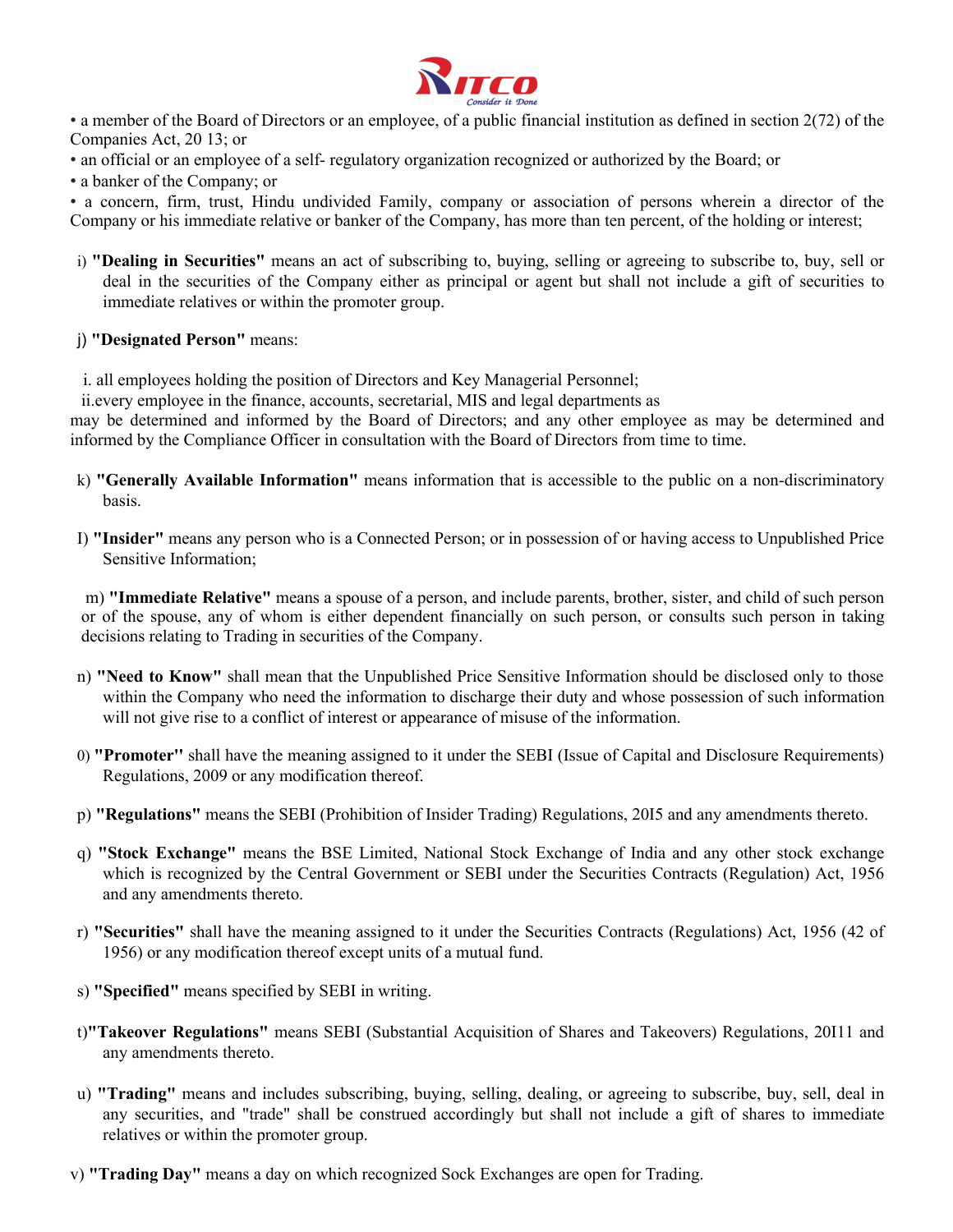

w) **"Trading Window"** means a trading period for Trading in Company's Securities as specified by the Company from time to time.

x) **"Unpublished Price Sensitive Information"** means any information, relating to a company or its securities, directly or indirectly, that is not generally available which upon becoming generally available, is likely to materially affect the price of the securities and shall, ordinarily including but not restricted to, information relating to following:

(i) Financial Results; (ii) Dividends; (iii) Change in capital structure; (iv)Mergers, de-mergers, acquisitions, delisting, disposals and expansion of business and such other transactions; (v) Changes in Key Managerial Personnel; and (vi)Material events in accordance with the listing agreement with the Sock Exchange

(y) All other words and phrases not defined in this Code will have the meaning as defined in the SEBI Act, 1992, Securities Contracts (Regulations) Act, 1956, The Depositories Act, 1996 or The Companies Act,2013 and Rules and Regulations made thereunder and any amendment thereto.

(4) Applicability of the Code: This Code will be applicable to the Insider as defined in the Clause 3(1) of this Code of Conduct.

### **PART -II**

## **RESTRICTIONS ON COMMUNICATION AND TRADING BY INSIDERS**

### (5) **Role of Compliance Officer**

- i.. The Compliance Officer shall report on Insider Trading to the Board of Directors of the Company and in particular, shall provide reports to the Chairman of the Audit Committee, if any, or to the Chairman of the Board of Directors at such frequency as may be stipulated by the Board of Directors.
- ii. The Compliance Officer shall assist all employees in addressing any clarifications regarding the Regulations and the Company's Code of Conduct.

#### (6) **Preservation of "Price Sensitive Information"**

iii. All information shall be handled within the Company on a Need-to-Know basis and no Unpublished Price Sensitive Information shall be communicated to any person except in furtherance of the Insider's legitimate purposes, performance of duties or discharge of his legal obligations.

### (7) **Unpublished Price Sensitive information may be communicated, provided, allowed access to or procured, in connection with a transaction which entails:**

• an obligation to make an open offer under the Takeover Regulations where the Board of Directors of the Company is of informed opinion that the proposed transaction is in the best interests of the Company; or

 not attracting the obligation to make an open offer under the Takeover Regulations but where the Board of Directors of the Company is of informed opinion that the proposed transaction is in the best interests of the Company and the information that constitute unpublished price sensitive information is disseminated to be made generally available at least two trading days prior to the proposed transaction being effected in such form as the Board of Directors may determine.

However, the Board of Directors shall require the parties to execute agreements to contract confidentiality and nondisclosure obligations on the part of such parties and such parties shall keep information so received confidential,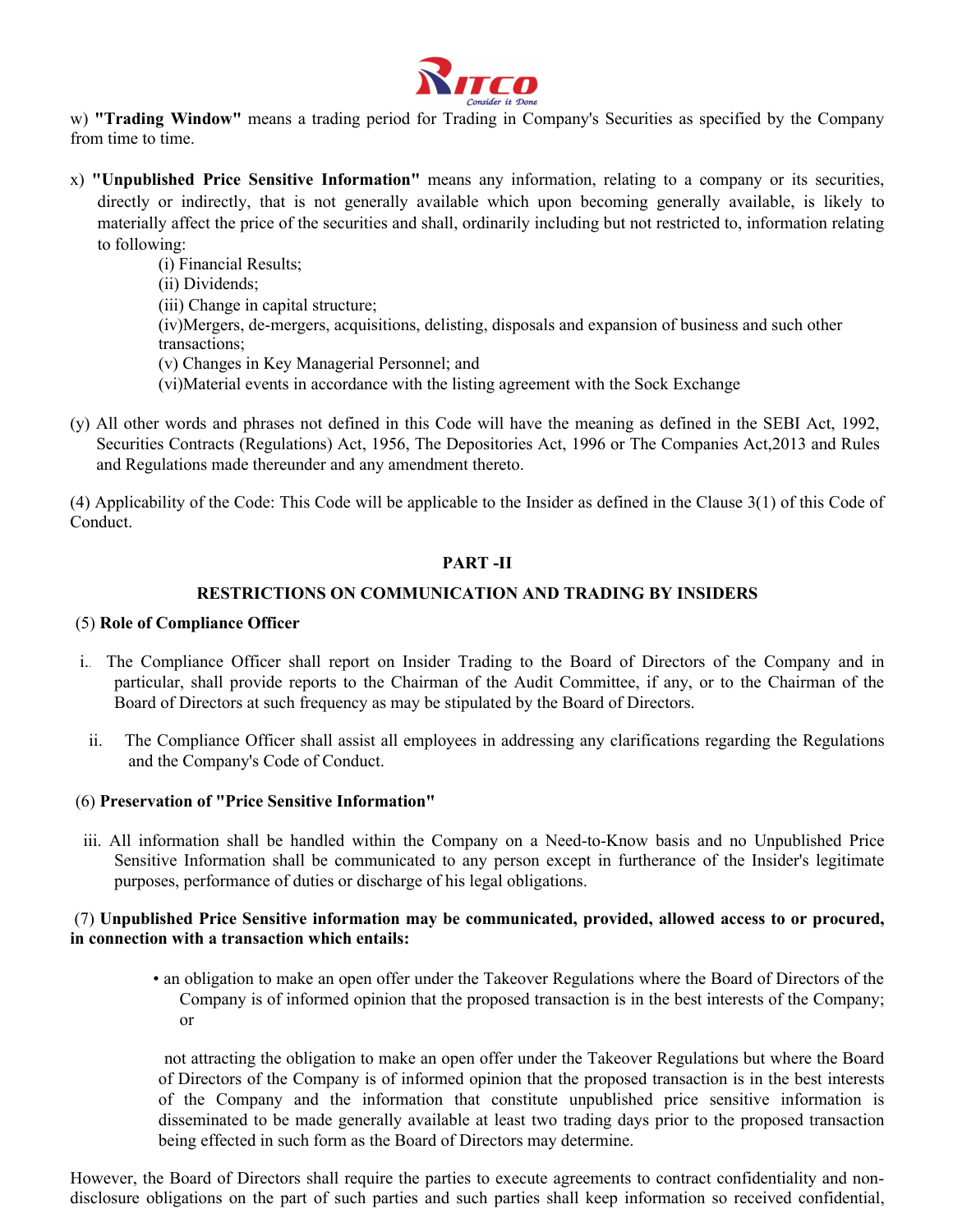

except for the limited purpose and shall not otherwise trade in securities of the Company when in possession of unpublished price sensitive information.

#### (8) **Communication or procurement of Unpublished Price Sensitive Information:**

(a) No Insider shall communicate, provide, or allow access to any Unpublished Price Sensitive Information, relating to the company or securities listed or proposed to be listed, to any person including other Insiders except where such communication is in furtherance of legitimate purposes, performance of duties or discharge of legal obligations.

(b) No person shall procure from or cause the communication by any Insider of Unpublished Price Sensitive Information, relating to the company or securities listed or proposed to be listed, except in furtherance of legitimate purposes, performance of duties or discharge of legal obligations.

(c) Notwithstanding anything contained in this regulation, Unpublished Price Sensitive Information may be communicated, provided, allowed access to or procured, in connection with a transaction pursuant to Regulation 3 of the SEBI (Prohibition of Insider Trading) Regulations, 2015.

#### (9) **Trading when in possession of Unpublished Price Sensitive Information:**

No Insider shall trade in the equity shares of the Company when in possession of Unpublished Price Sensitive Information except as allowed under the Regulation 4(I) of the SEBI (Prohibition of Insider Trading) Regulations, 2015.

#### (10) **Trading Plans:**

(1) An Insider shall be entitled to formulate a trading plan pursuant to Regulation 5(2) of SEBI (Prohibition of Insider Trading) Regulations, 2015 and present it to the compliance officer for approval and public disclosure pursuant to which trades may be carried out on his behalf in accordance with such plan. No Insider shall apply to the Compliance Officer for pre-clearance of Trading Plans during the closure of the Trading Window. No Insider shall execute contratrade during the period of the Trading Plan which has been approved by the Compliance Officer of the Company.

(2) The Compliance Officer shall review the trading plan to assess whether the plan would have any potential for violation of these regulations and shall be entitled to seek such express undertakings as may be necessary to enable such assessment and to approve and monitor the implementation of the plan.

(3) The Trading Plan once approved shall be irrevocable and the Insider shall mandatorily have to implement the plan pursuant to Regulation 5(4) of SEBI (Prohibition of Insider Trading) Regulations, 2015 without being entitled to either deviate from it or to execute any trade in the securities outside the scope of the trading plan.

(4) Upon approval of the trading plan, the compliance officer shall notify the plan to the stock exchanges on which the securities are listed.

#### **PART-III**

## **DISCLOSURES OF TRADING BY INSIDERS**

#### **(8)General Provisions:**

(I) Every public disclosure under this part shall be made 111 such form as may be specified.

(2) The disclosures to be made by any person under this Part shall include those relating to Trading by such person's immediate relatives, and by any other person for whom such person takes Trading decisions.

(3) The disclosures of Trading in securities shall also include trading in derivatives of securities and the traded value of the derivatives shall be taken into account for purposes of this Part:

Provided that trading in derivatives of securities is permitted by any law for the time being in force.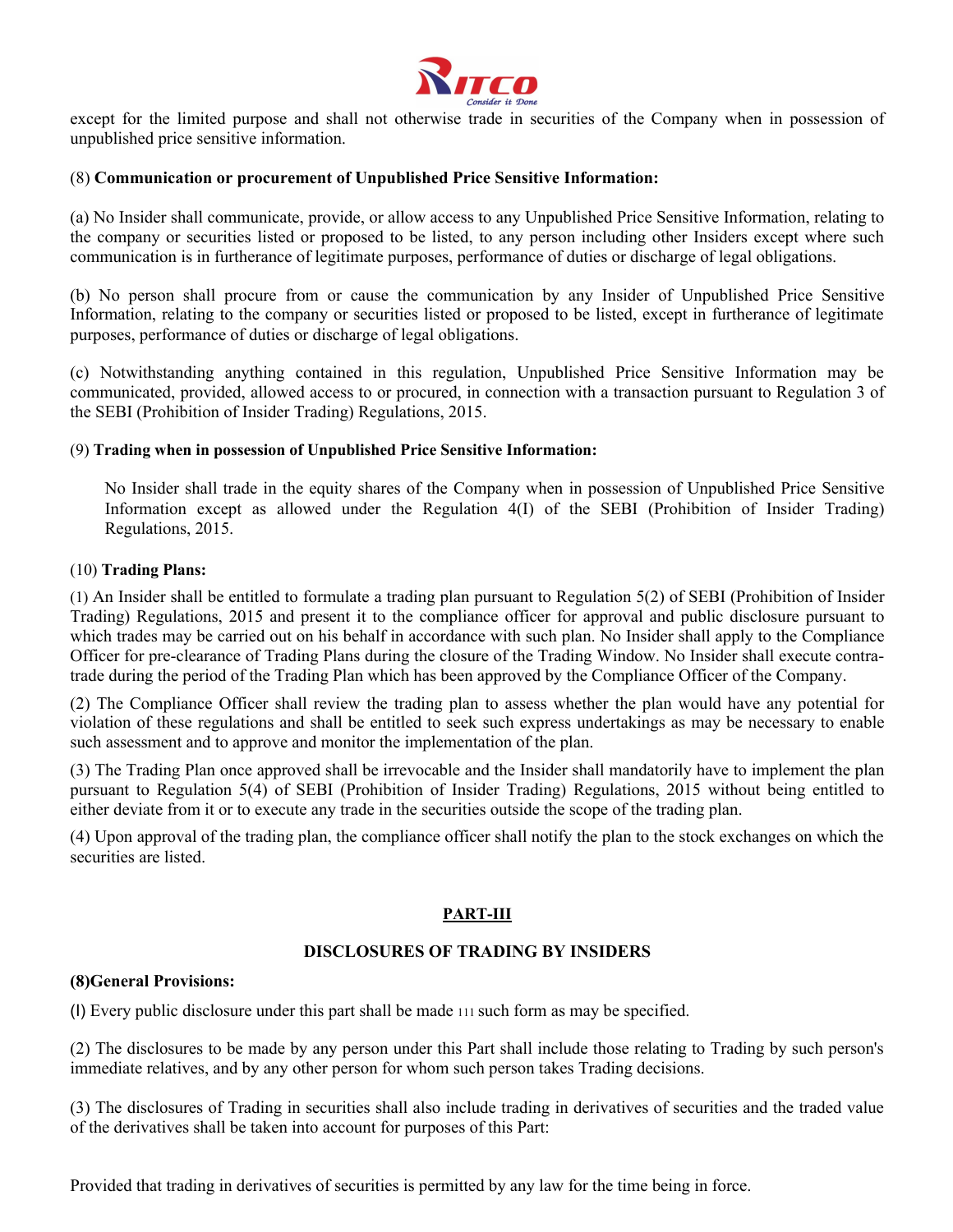

(4) The disclosures made under this Part shall be maintained by the company, for a minimum period of five years, in such form as may be specified.

### (9) **Disclosures by certain persons:** (1) **Initial Disclosures:**

(a)Every Promoter, and the Designated Persons of the Company shall disclose his equity shareholding in the Company as on date of this Code taking effect to the Company within thirty days of this code taking effect in Form No. A

(b) Every person on appointment as a Key Managerial Personnel or a Director of the Company or upon becoming a Promoter shall disclose his equity shareholding in the Company as on the date of the appointment or becoming a Promoter, to the Compliance Officer within seven days of such appointment or becoming a Promoter in Form No. B

#### (2) **Continual Disclosures:**

- (a) Every promoter, Employee and Director of the Company shall disclose to the Compliance Officer in Form No. C the number of equity shares acquired or disposed of within two trading days of such transaction, if the value of the equity shares traded, whether in one transaction or a series of transactions over any calendar quarter, aggregates to a traded value in excess of Rs. Ten Lacs or such other value as may be specified;
- (b) The Company shall notify the particulars of such Trading to the Stock Exchange with which the securities of the Company are listed within two trading days of receipt of the disclosure or from becoming aware of such information.

#### (3) **Disclosures by other Connected Persons:**

The other Connected Persons to whom this Code is applicable is holding equity shares of the Company, shall disclose their shareholding within 30 days from the date of this code taking effectin Form No. D and Trading made by them within 7 days in Form No. E if the value of the equity shares traded, whether in one transaction or a series of transactions over any calendar quarter, aggregates to a traded value in excess of Rs, Ten Lacs or such other value as may be specified.

(10) **Compliance of the Trading Restrictions:** Every Promoter and Designated Persons of the Company shall be subject to trading restrictions in the following manner:

(a) **The Trading window:** The Trading Window will be closed before 7 days of the happening of the following events and shall remain closed 48 hours after the publication of the price sensitivity information i.e.

#### (i) Declaration of Financial Results (Quarterly, Half Yearly &Annual)

- (ii) Declaration of Dividends (Interim & Final)
- (iii) Issue of securities by way of Public/Rights/Bonus etc.
- (iv)Any major expansion plan or execution of new project
- (v) Amalgamation, Mergers, takeovers or any buy back.
- (vi)Disposal of the whole or substantially the whole of the undertaking.

(vii) Any major change in policies, plans or operation of the Company

#### (b) **Restriction on Trading during the Closure of Trading Window:**

Every promoter, key managerial personnel, director and designated employee of the company shall not deal in the equity shares of the Company during the Closure of the Trading Window.

#### (11) **Violation of the Code:**

(a) Every Designated Person of the Company and the persons deemed to be Connected Persons as per this Code who violates any of the provisions of this Code will be penalized and appropriate action will be taken against them by the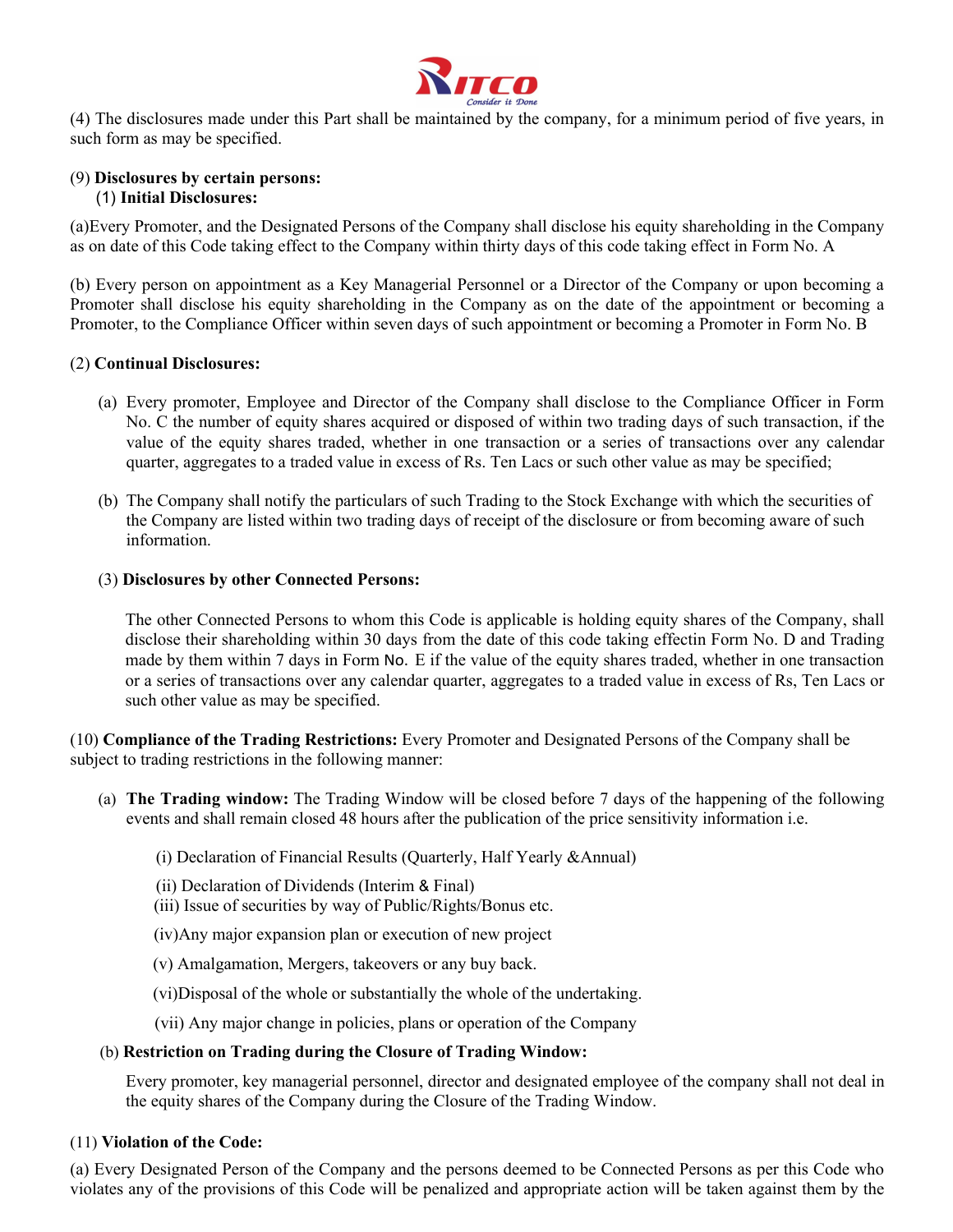

Company after giving reasonable opportunity to them to show cause. They shall also be subject to disciplinary action including wage freeze, Suspension, in-eligibility for future participation in E.S.O.P. etc.

(b) If the Insider deals in the equity shares of the Company, violating the Code, the Compliance Officer will confidentially maintain the list of the same.

(c) In addition to the action which may be taken by the Company, the persons violating this Code will also be subject to any penal action by Board as per SEBI Act and the Company shall inform the same to the SEBI promptly.

(12) The Compliance Officer of the Company shall report to the Board of Directors and the Chairman of the Audit Committee of the Company about the compliance of the Code on quarterly basis.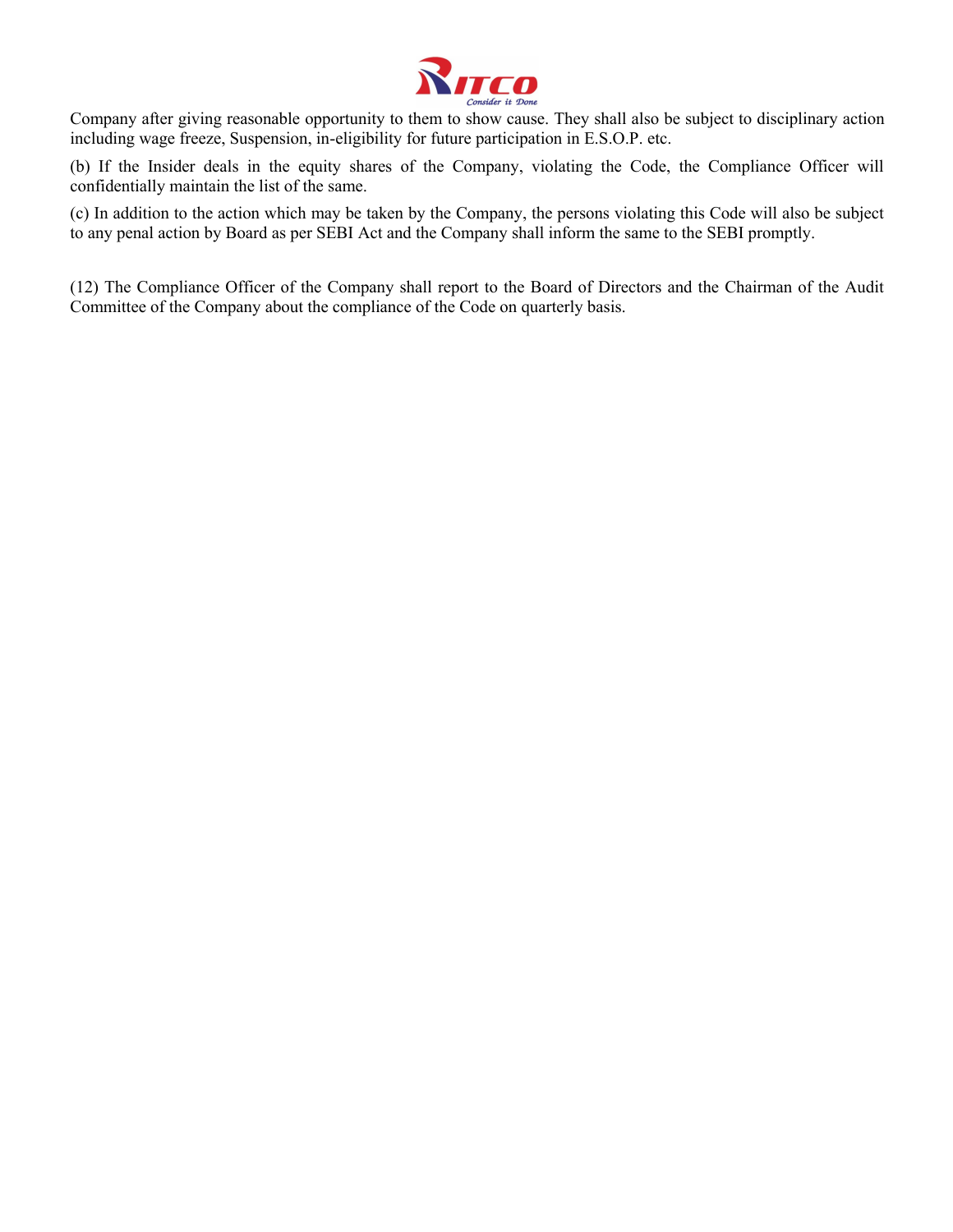

## **SEBI (PROHIBITION OF INSIDER TRADING) REGULATIONS, 2015[REGULATION 7 (1)** *(A)* **READ WITH REGULATION 6 (2) IN ITIAL DISCLOSURE TO THE COMPANY]**

Pursuant to clause no. 9(1) (a) of the code

Name of the company: **Ritco Logistics Limited**

ISIN of the company:

# **Details of Securities held by Promoter, Key Managerial Personnel (KMP), Director and other such persons as mentioned in Regulation 6(2)**

| Name, PAN, CIN/DIN $&$<br>Address with contact nos | Category of Person<br>(Promoters/KMP)/<br>Directors/immediate | Securities held as on date<br>of regulation coming into<br>force                     |     | % of Shareholding |
|----------------------------------------------------|---------------------------------------------------------------|--------------------------------------------------------------------------------------|-----|-------------------|
|                                                    | Relative to /others etc)                                      | Type of security<br>(For eg.-Shares,<br>Warrants,<br>Convertible<br>Debentures etc.) | No. |                   |
|                                                    |                                                               |                                                                                      |     |                   |

**Note:** "Securities" shall have the meaning as defined under regulation 2(/) (i) of SEBI (Prohibition of Insider Trading) Regulations, 2015.

# **Details of Open Interest (01) in derivatives of the company held by Promoter, Key Managerial Personnel (K MP), Director and other such persons as mentioned in Regulation 6 (2)**

|                           | date of regulation coming into force            | Open Interest of the Future contracts held as on the | Open Interest of the Option contracts held as on the date of<br>regulation coming into force |                                              |                                   |  |  |  |  |
|---------------------------|-------------------------------------------------|------------------------------------------------------|----------------------------------------------------------------------------------------------|----------------------------------------------|-----------------------------------|--|--|--|--|
| Contract<br>Specification | Number of<br>units<br>(Contracts)<br>*lot size) | Notional Value in<br>Rupees terms                    | Contract<br>Specification                                                                    | Number of units<br>(Contracts *lot)<br>size) | Notional Value in<br>Rupees terms |  |  |  |  |
| <sub>t</sub>              |                                                 |                                                      |                                                                                              | 10                                           |                                   |  |  |  |  |

**Note:** In case of Options, notional value shall be calculated based on premium plus strike price of options

Name & Signature: Designation: Date: Place: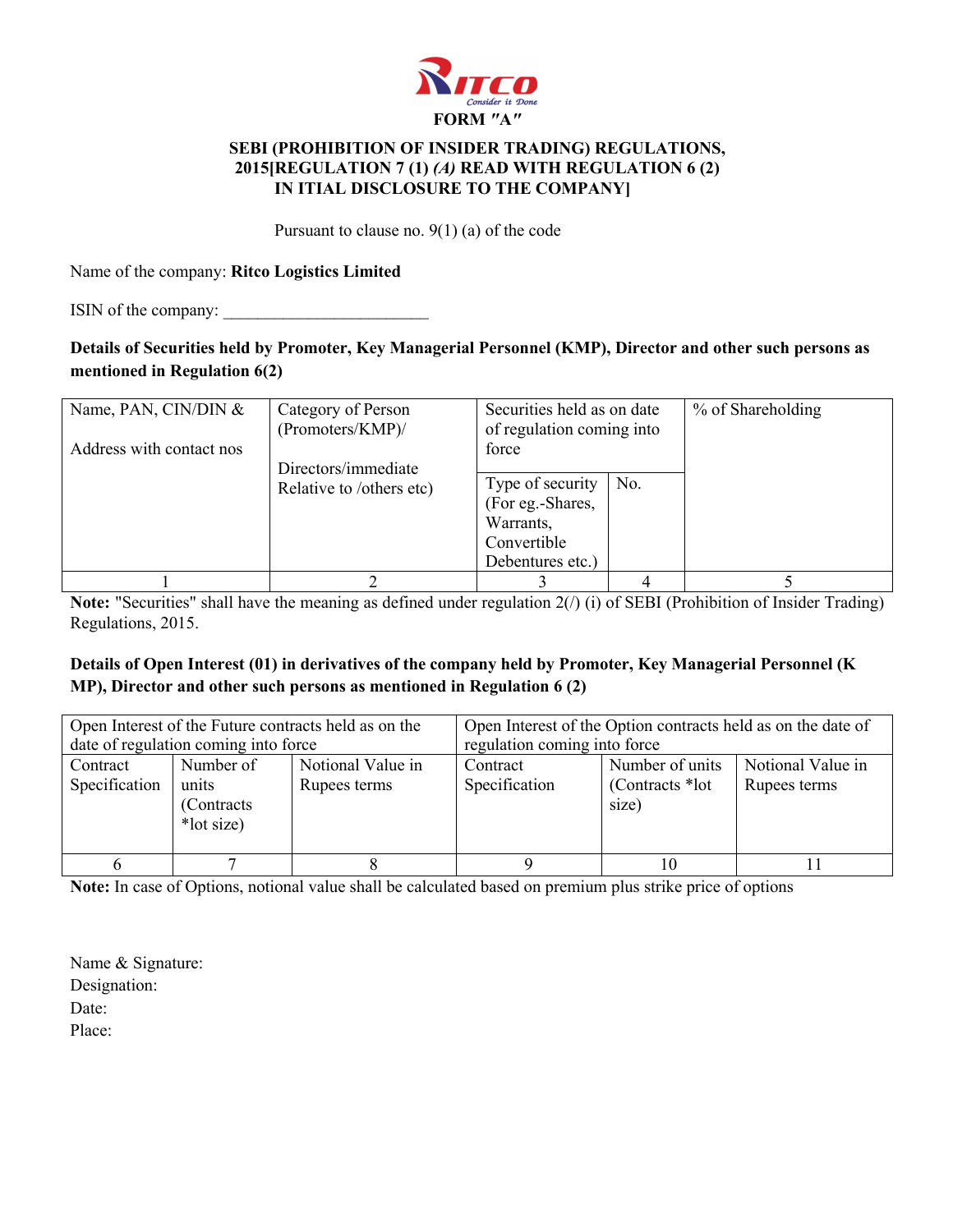

# **FORM "B" SEBI (PROHIBITION OF INSIDER TRADING) REGULATIONS, 2015 [REGULATION 7 (1) (B) READ WITH REGULATION 6(2) -DISCLOSURE ON BECOMING DIRECTOR/ KMP/ PROMOTER] PURSUANT TO CLAUSE NO. 9(1) (B) OF THE CODE**

Name of the company: **Ritco Logistics Limited**

ISIN of the company:

**Details of Securities held on appointment of Key Managerial Personnel (KMP) or Director or upon becoming a Promoter of a listed company and other such persons as mentioned in Regulation 6(2).**

| Name, PAN,   | Category of Person       | Date of        | Securities held at the time |     | % of Shareholding |
|--------------|--------------------------|----------------|-----------------------------|-----|-------------------|
| CIN/DIN &    | (Promoters/KMP)/         | appointment of | of becoming                 |     |                   |
|              | Directors/immediate      | Director/KMP   | Promoter/appointment of     |     |                   |
| Address with | Relative to /others etc) | OR Date of     | Director/KMP                |     |                   |
| contact nos  |                          | becoming       |                             |     |                   |
|              |                          | Promoter       |                             |     |                   |
|              |                          |                | Type of security            | No. |                   |
|              |                          |                | (For eg.-Shares,            |     |                   |
|              |                          |                | Warrants,                   |     |                   |
|              |                          |                | Convertible                 |     |                   |
|              |                          |                | Debentures etc.)            |     |                   |
|              |                          |                |                             |     |                   |

**Note:** *"Securities" shall have the meaning as defined under regulation 2(1)(i) of SEBI (Prohibition of Insider Trading) Regulations, 2015.*

# **Details of Open Interest (OI) in derivatives of the company held on appointment of Key Managerial Personnel (KMP) or Director or upon becoming a Promoter of a listed company and other such persons as mentioned in Regulation 6 (2)**

|                           |                                                 | Open Interest of the Future contracts held at the time<br>of becoming Promoter/appointment of Director/KMP | Open Interest of the Option contracts held at the time of<br>becoming Promoter/appointment of Director/KMP |                                              |                                   |  |  |  |
|---------------------------|-------------------------------------------------|------------------------------------------------------------------------------------------------------------|------------------------------------------------------------------------------------------------------------|----------------------------------------------|-----------------------------------|--|--|--|
| Contract<br>Specification | Number of<br>units<br>(Contracts)<br>*lot size) | Notional Value in<br>Rupees terms                                                                          | Contract<br>Specification                                                                                  | Number of units<br>(Contracts *lot)<br>size) | Notional Value in<br>Rupees terms |  |  |  |
|                           |                                                 |                                                                                                            | 10                                                                                                         |                                              |                                   |  |  |  |

**Note:** In case of Options, notional value shall be calculated based on premium plus strike price of options

Name & Signature: Designation: Date: Place: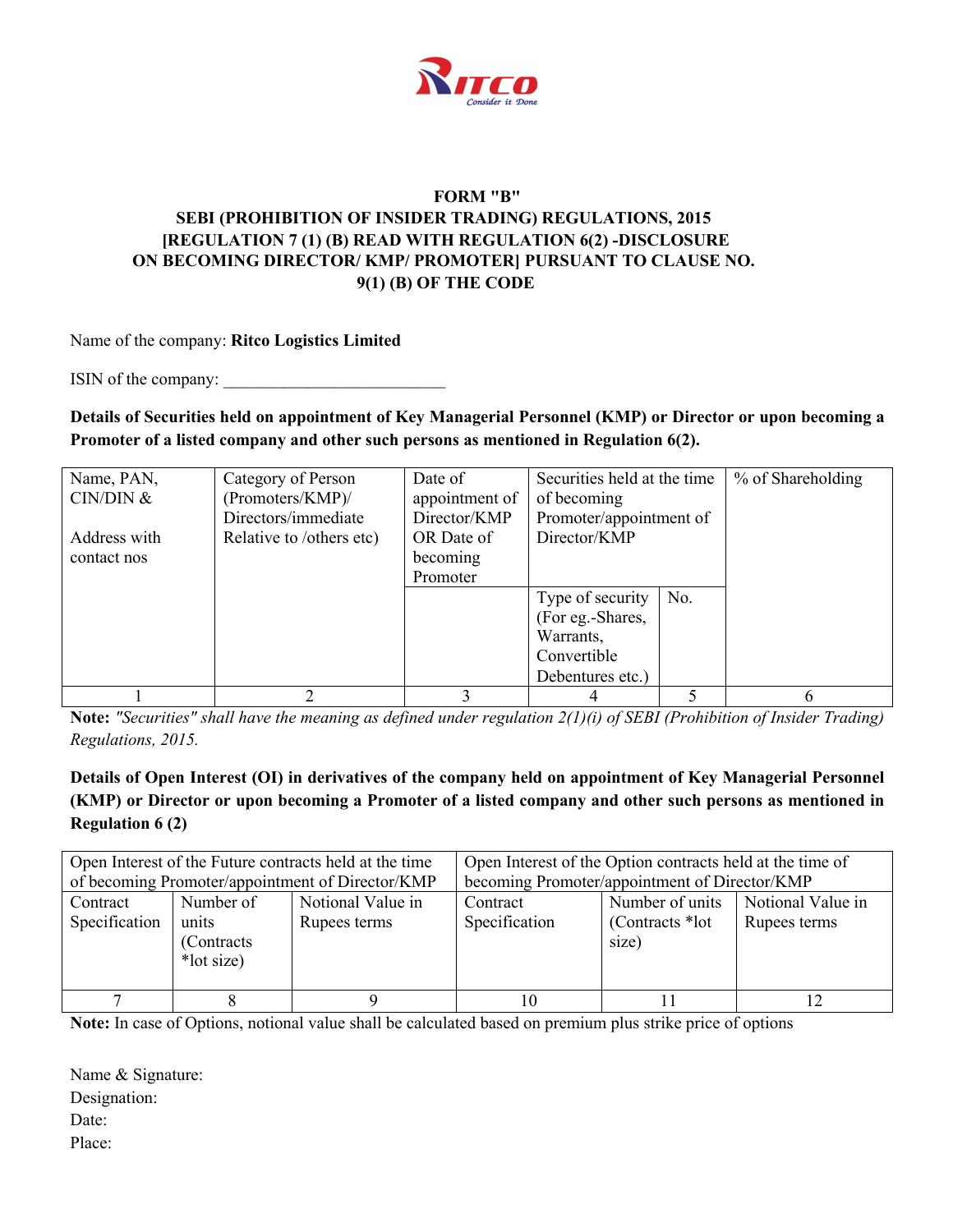

# **FORM C SEBI (PROHIBITION OF INSIDER TRADING) REGULATIONS, 2015 [REGULATION 7 (2) READ WITH REGULATION 6(2)&- CONTINUAL DISCLOSURE] DIRECTOR/KMP/PROMOTER PURSUANT TO CLAUSE NO. 9(2) OF THE CODE**

 Name of the company: **Ritco Logistics Limited** ISIN of the company:

### **Details of change in holding of Securities of Promoter, Employee or Director of a listed company and other such persons as mentioned in Regulation 6(2)**

| Nam             | Category       | Securitie | Securities acquired/Disposed |             |                |              |        | Securities          | Held     | Date       | of | Dat       | Mode      |
|-----------------|----------------|-----------|------------------------------|-------------|----------------|--------------|--------|---------------------|----------|------------|----|-----------|-----------|
| e,              | of             | held<br>S |                              |             |                |              |        | post                |          | allotment  |    | e of      | of        |
| PAN             | Person         | prior to  |                              |             |                |              |        | acquisitions/dispos |          | Advice/acq |    | Inti      | acqui     |
|                 | (Promot        | acquisiti |                              |             |                |              |        | al                  |          | uisition   | of | m         | sition    |
| $\mathrm{CIN}/$ | ers/KMP        | ons/disp  |                              |             |                |              |        |                     |          | shares/    |    | atio      | /disp     |
| DIN,            |                | osal      |                              |             |                |              |        |                     |          | Sale       | of | n to      | osal(     |
| $\&$            | Director       |           |                              |             |                |              |        |                     |          | shares     |    | $\rm{co}$ | on        |
| addr            | s/             |           |                              |             |                |              |        |                     |          | specify    |    | mp        | mark      |
| ess             | Immedia        |           |                              |             |                |              |        |                     |          |            |    | any       | et/pu     |
| with            | te             |           |                              |             |                |              |        |                     |          |            |    |           | blic/r    |
| conta           | relative       |           |                              |             |                |              |        |                     |          |            |    |           | ights/    |
| ct              | to/others      |           |                              |             |                |              |        |                     |          |            |    |           | prefe     |
| nos.            | etc.           |           |                              |             |                |              |        |                     |          |            |    |           | rentia    |
|                 |                |           |                              |             |                |              |        |                     |          |            |    |           | 1         |
|                 |                |           |                              |             |                |              |        |                     |          |            |    |           | offer/    |
|                 |                |           |                              |             |                |              |        |                     |          |            |    |           | off       |
|                 |                |           |                              |             |                |              |        |                     |          |            |    |           | mark      |
|                 |                |           |                              |             |                |              |        |                     |          |            |    |           | et/Int    |
|                 |                |           |                              |             |                |              |        |                     |          |            |    |           | er-se     |
|                 |                |           |                              |             |                |              |        |                     |          |            |    |           | transf    |
|                 |                |           |                              |             |                |              |        |                     |          |            |    |           | er,ES     |
|                 |                |           |                              |             |                |              |        |                     |          |            |    |           | <b>OP</b> |
|                 |                |           |                              |             |                |              |        |                     |          |            |    |           | etc.      |
|                 |                | Type of   | No. and % of                 | Type<br>of  | $\mathbf N$    | $\mathbf{V}$ | Trans  | Type of             | No.      | From       | To |           |           |
|                 |                | security  | such                         | security    | $\mathbf{O}$ . | al           | a      | security            | and $\%$ |            |    |           |           |
|                 |                | (for eg:  | shareholding                 | (for<br>eg: |                | ue           | ction  | (for eg:            | of such  |            |    |           |           |
|                 |                | Shares,   |                              | Shares,     |                |              | type(  | Shares,             | Share    |            |    |           |           |
|                 |                | Warrants  |                              | Warrants,   |                |              | Buy    | Warrants            | holdin   |            |    |           |           |
|                 |                |           |                              | Convertibl  |                |              | /Sale/ |                     | g        |            |    |           |           |
|                 |                | Converti  |                              | e           |                |              | Pledg  | Converti            |          |            |    |           |           |
|                 |                | ble       |                              | Debenture   |                |              | e/Rev  | ble                 |          |            |    |           |           |
|                 |                | Debentu   |                              | , etc.)     |                |              | oke/   | Debentu             |          |            |    |           |           |
|                 |                | re, etc)  |                              |             |                |              | Invok  | re, etc)            |          |            |    |           |           |
|                 |                |           |                              |             |                |              | e      |                     |          |            |    |           |           |
|                 |                |           |                              |             |                |              |        |                     |          |            |    |           |           |
| $\mathbf{1}$    | $\overline{2}$ | 3         | 4                            | 5           | 6              | $\tau$       | 8      | 9                   | 10       | 11         | 12 | 13        | 14        |

**Note**:"Securities" shall have the meaning as defined under regulation 2(1) (i) of SEBI (Prohibition of Insider Trading) Regulations, 2015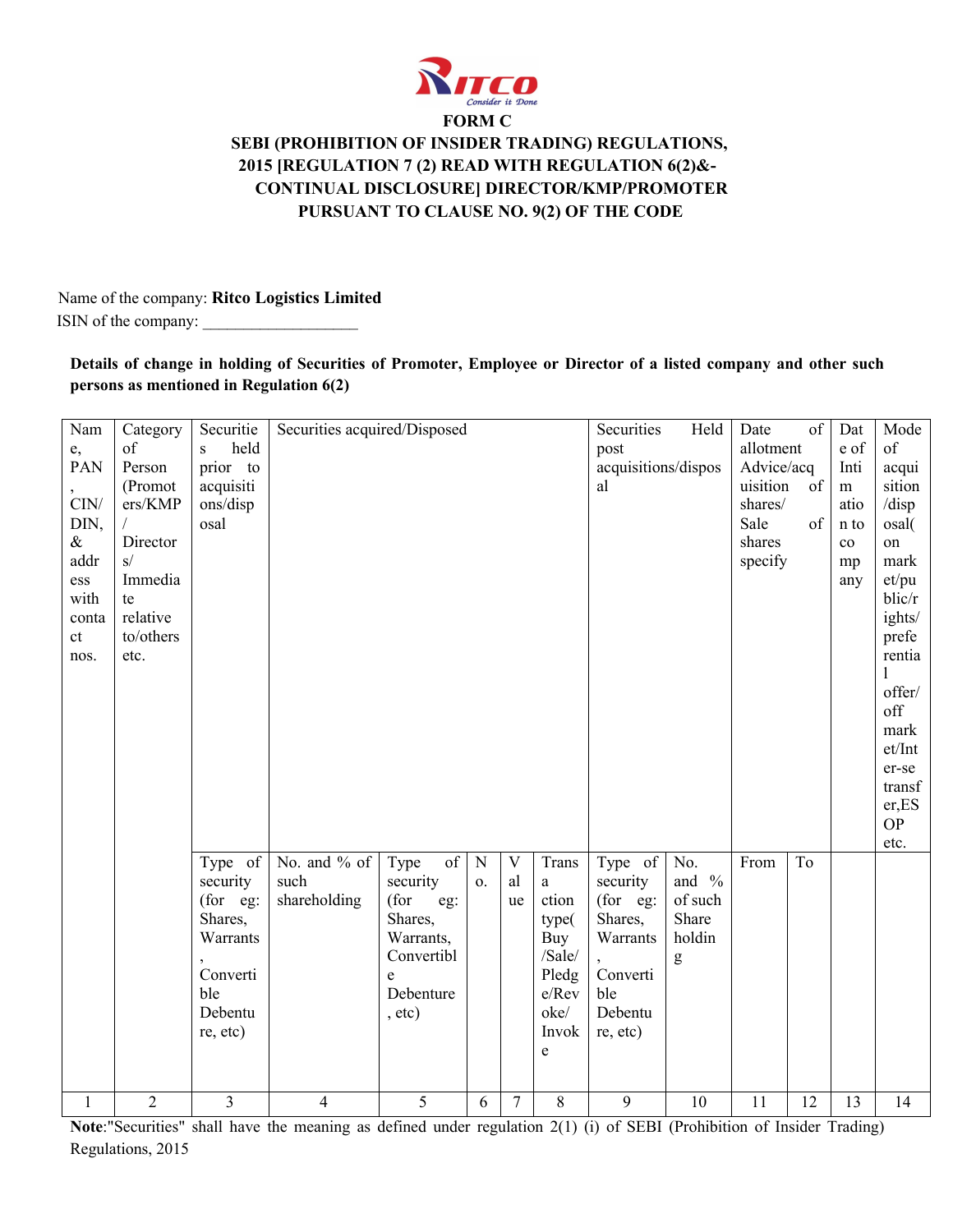

## **Details of trading in derivatives of the company by Promoter, Employee or Director of a listed company and oth er such persons as mentioned in Regulation 6(2).**

| Trading in derivatives (Specify type of contracts, Futures or options etc. |               |          |            |          |            | Exchange<br>executed | <sub>on</sub> | which | the | trade | was |
|----------------------------------------------------------------------------|---------------|----------|------------|----------|------------|----------------------|---------------|-------|-----|-------|-----|
| Types of $\vert$                                                           | Contract      |          | Buv        | Sell     |            |                      |               |       |     |       |     |
| Contracts                                                                  | Specification | Notional | Number of  | Notional | Number     |                      |               |       |     |       |     |
|                                                                            |               | Value    | units      | Value    | of units   |                      |               |       |     |       |     |
|                                                                            |               |          | (contract) |          | (contract) |                      |               |       |     |       |     |
|                                                                            |               |          | *lot size) |          | *lot size) |                      |               |       |     |       |     |
|                                                                            | Iб            | 17       | 18         | 19       | 20         |                      |               |       |     |       |     |

**Note:** In case of options, notional value shall be calculated based on Premium plus strike price of options.

Name & Signature: Designation: Date: Place: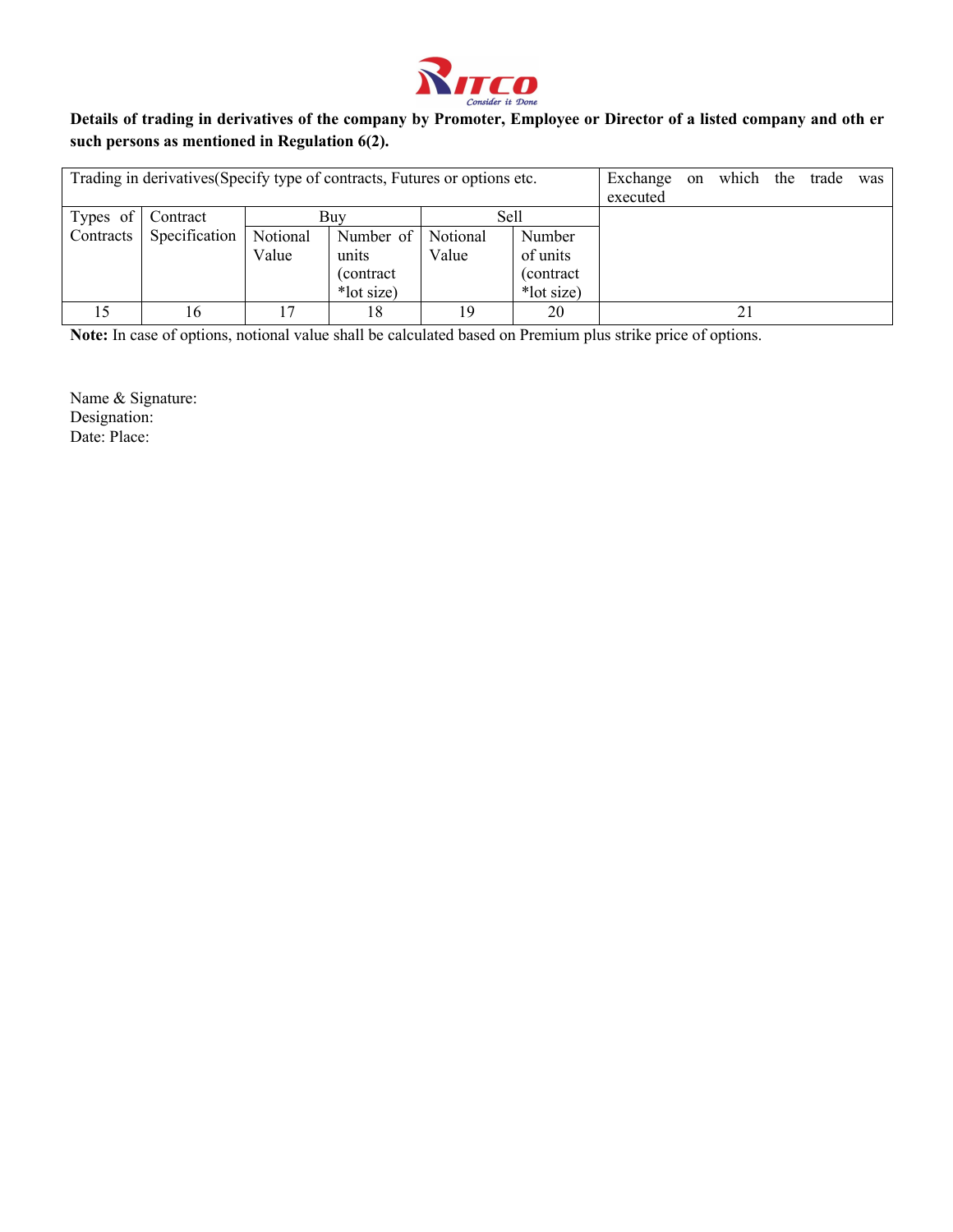

## **SEBI (PROHIBITION OF INSIDER TRADING) REGULATIONS, 2015 REGULATION 7(3) -TRANSACTIONS BY OTHER CONNECTED PERSONS AS IDENTIFIED BY THE COMPANY**

# **Details of Trading in securities by other Connected Persons as identified by the company**

| Nam             | Category       | Securitie             | Securities acquired/Disposed |             |                |                |              | Securities                  | Held     | Date                   | of              | Dat          | Mode<br>of      |
|-----------------|----------------|-----------------------|------------------------------|-------------|----------------|----------------|--------------|-----------------------------|----------|------------------------|-----------------|--------------|-----------------|
| e,<br>PAN       | of             | held<br>S<br>prior to |                              |             |                |                |              | post<br>acquisitions/dispos |          | allotment              |                 | e of<br>Inti |                 |
|                 | Person         |                       |                              |             |                |                |              | al                          |          | Advice/acq<br>uisition | $\overline{of}$ |              | acqui<br>sition |
| $\mathrm{CIN}/$ | (Promot        | acquisiti             |                              |             |                |                |              |                             |          | shares/                |                 | m<br>atio    |                 |
|                 | ers/KMP        | ons/disp              |                              |             |                |                |              |                             |          |                        |                 |              | /disp           |
| DIN,<br>$\&$    |                | osal                  |                              |             |                |                |              |                             |          | Sale                   | of              | n to         | osal(           |
|                 | Director<br>s/ |                       |                              |             |                |                |              |                             |          | shares                 |                 | $\rm{co}$    | on              |
| addr            | Immedia        |                       |                              |             |                |                |              |                             |          | specify                |                 | mp           | mark            |
| ess<br>with     | te             |                       |                              |             |                |                |              |                             |          |                        |                 | any          | et/pu<br>blic/r |
| conta           | relative       |                       |                              |             |                |                |              |                             |          |                        |                 |              | ights/          |
| ct              | to/others      |                       |                              |             |                |                |              |                             |          |                        |                 |              | prefe           |
| nos.            | etc.           |                       |                              |             |                |                |              |                             |          |                        |                 |              | rentia          |
|                 |                |                       |                              |             |                |                |              |                             |          |                        |                 |              | $\mathbf{1}$    |
|                 |                |                       |                              |             |                |                |              |                             |          |                        |                 |              | offer/          |
|                 |                |                       |                              |             |                |                |              |                             |          |                        |                 |              | off             |
|                 |                |                       |                              |             |                |                |              |                             |          |                        |                 |              | mark            |
|                 |                |                       |                              |             |                |                |              |                             |          |                        |                 |              | et/Int          |
|                 |                |                       |                              |             |                |                |              |                             |          |                        |                 |              | er-se           |
|                 |                |                       |                              |             |                |                |              |                             |          |                        |                 |              | transf          |
|                 |                |                       |                              |             |                |                |              |                             |          |                        |                 |              | er,ES           |
|                 |                |                       |                              |             |                |                |              |                             |          |                        |                 |              | <b>OP</b>       |
|                 |                |                       |                              |             |                |                |              |                             |          |                        |                 |              | etc.            |
|                 |                | Type of $\vert$       | No. and % of                 | of<br>Type  | $\mathbf N$    | $\mathbf V$    | Trans        | Type of                     | No.      | From                   | To              |              |                 |
|                 |                | security              | such                         | security    | $\mathbf{O}$ . | al             | $\mathbf{a}$ | security                    | and $\%$ |                        |                 |              |                 |
|                 |                | (for eg:              | shareholding                 | (for<br>eg: |                | <b>ue</b>      | ction        | (for eg:                    | of such  |                        |                 |              |                 |
|                 |                | Shares,               |                              | Shares,     |                |                | type(        | Shares,                     | Share    |                        |                 |              |                 |
|                 |                | Warrants              |                              | Warrants,   |                |                | Buy          | Warrants                    | holdin   |                        |                 |              |                 |
|                 |                |                       |                              | Convertibl  |                |                | /Sale/       |                             | g        |                        |                 |              |                 |
|                 |                | Converti              |                              | e           |                |                | Pledg        | Converti                    |          |                        |                 |              |                 |
|                 |                | ble                   |                              | Debenture   |                |                | e/Rev        | ble                         |          |                        |                 |              |                 |
|                 |                | Debentu               |                              | , etc)      |                |                | oke/         | Debentu                     |          |                        |                 |              |                 |
|                 |                | re, etc)              |                              |             |                |                | Invok        | re, etc)                    |          |                        |                 |              |                 |
|                 |                |                       |                              |             |                |                | e            |                             |          |                        |                 |              |                 |
|                 |                |                       |                              |             |                |                |              |                             |          |                        |                 |              |                 |
| $\mathbf{1}$    | $\overline{2}$ | 3                     | $\overline{4}$               | 5           | 6              | $\overline{7}$ | 8            | 9                           | 10       | 11                     | 12              | 13           | 14              |
|                 |                |                       |                              |             |                |                |              |                             |          |                        |                 |              |                 |

**Note**:"Securities" shall have the meaning as defined under regulation 2(1) (i) of SEBI (Prohibition of Insider Trading) Regulations, 2015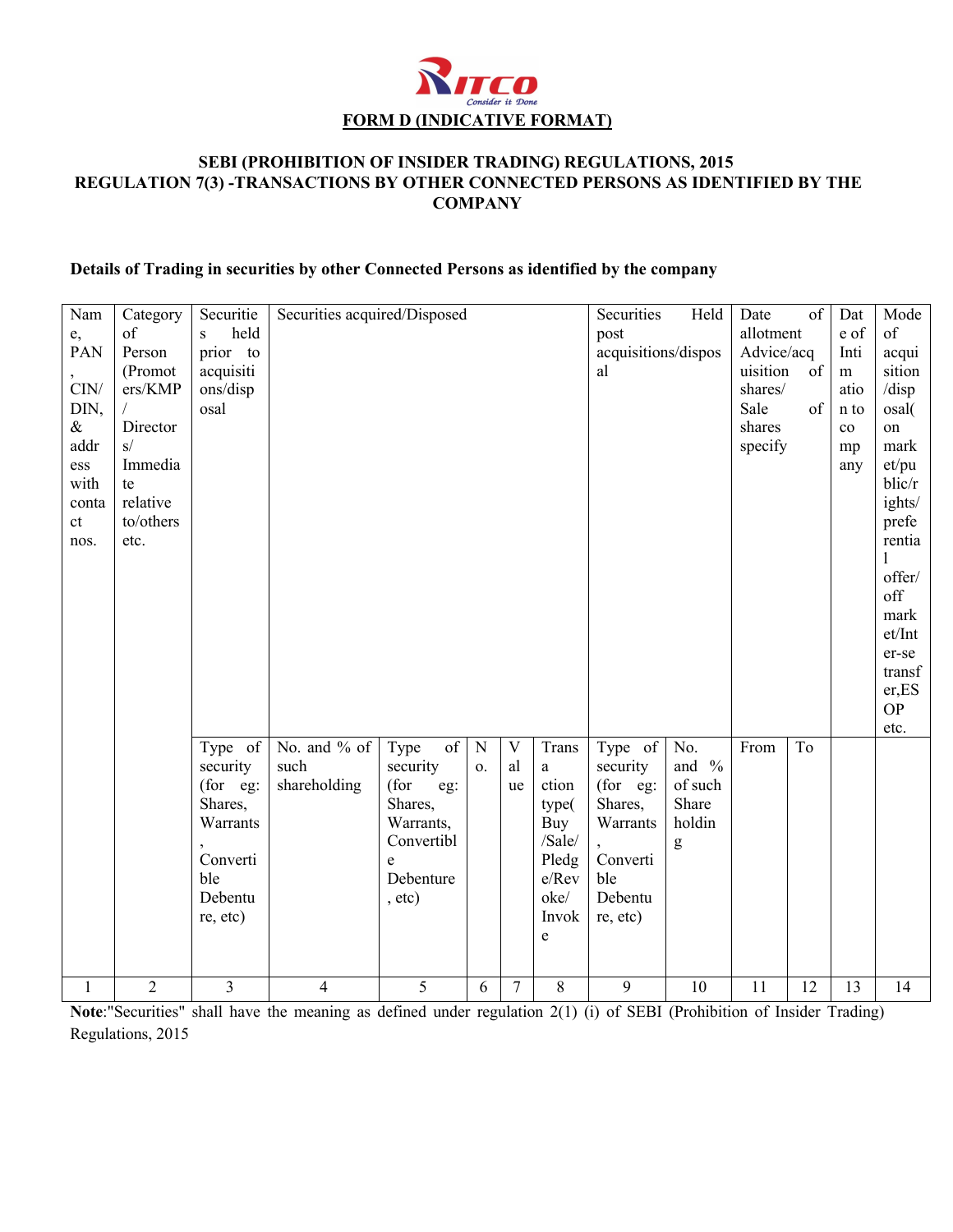

# **Details of trading in derivatives by other Connected Persons as identified by the company**

| Trading in derivatives (Specify type of contracts, Futures or options etc.<br>Exchange<br>executed |               |          |            |          |            |  | on | which | the | trade | was |
|----------------------------------------------------------------------------------------------------|---------------|----------|------------|----------|------------|--|----|-------|-----|-------|-----|
| Types of $\vert$                                                                                   | Contract      |          | Buv        | Sell     |            |  |    |       |     |       |     |
| Contracts                                                                                          | Specification | Notional | Number of  | Notional | Number     |  |    |       |     |       |     |
|                                                                                                    |               | Value    | units      | Value    | of units   |  |    |       |     |       |     |
|                                                                                                    |               |          | (contract) |          | (contract) |  |    |       |     |       |     |
|                                                                                                    |               |          | *lot size) |          | *lot size) |  |    |       |     |       |     |
|                                                                                                    | 16            |          | 18         | 19       | 20         |  |    |       |     |       |     |

**Note:** In case of options, notional value shall be calculated based on Premium plus strike price of options.

Name & Signature: Designation: Date: Place: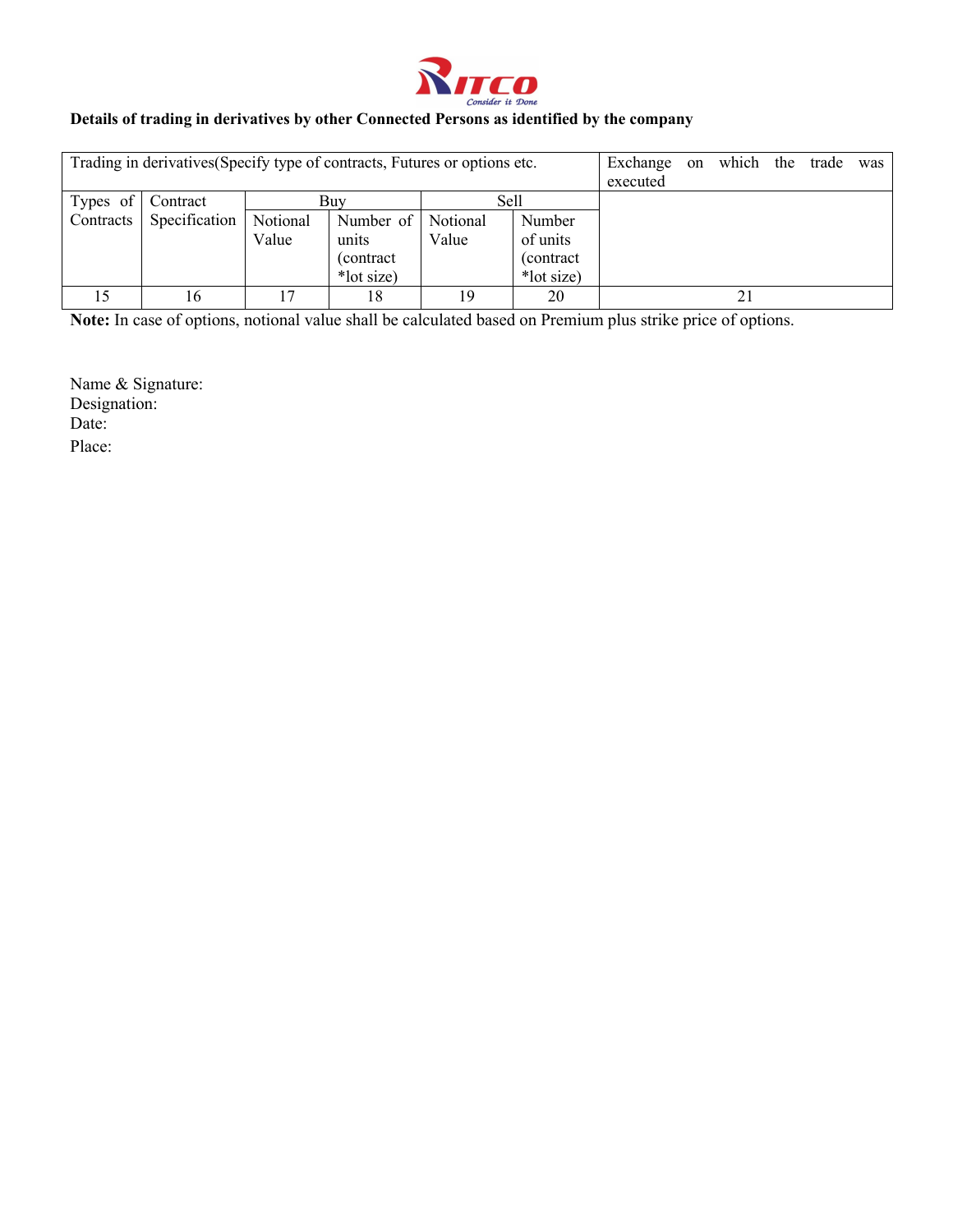

## **FORM FOR THE CONTINUAL DISCLOSURE BY OTHER CONNECTED PERSONS PURSUANT TO CLAUSE NO. 9(3) OF THE CODE**

To, Date Letterstown and the set of the set of the set of the set of the set of the set of the set of the set of the set of the set of the set of the set of the set of the set of the set of the set of the set of the set of

The Compliance Officer,

**[·]**

Dear Sir,

## **Sub: Dealing in the equity shares of the Company**

I Gitika Arora hereby inform that, I have acquired or disposed off on \_day of \_\_\_\_ 2022, \_\_\_\_equity shares of the Company of the market value of Rs. during the period from  $\overline{a}$  which is in excess of the monetary limit prescribed Clause 9(3) of the Code of Conduct for prevention of Insider Trading.

Further, I am connected with your Company in the capacity of or related with Mr. Promoter / Director / Key Managerial Personnel /Designated Employee of your Company.

This is for your information and necessary actions.

Thanking you,

**Signature: Name:**

**\_\_\_\_\_\_\_**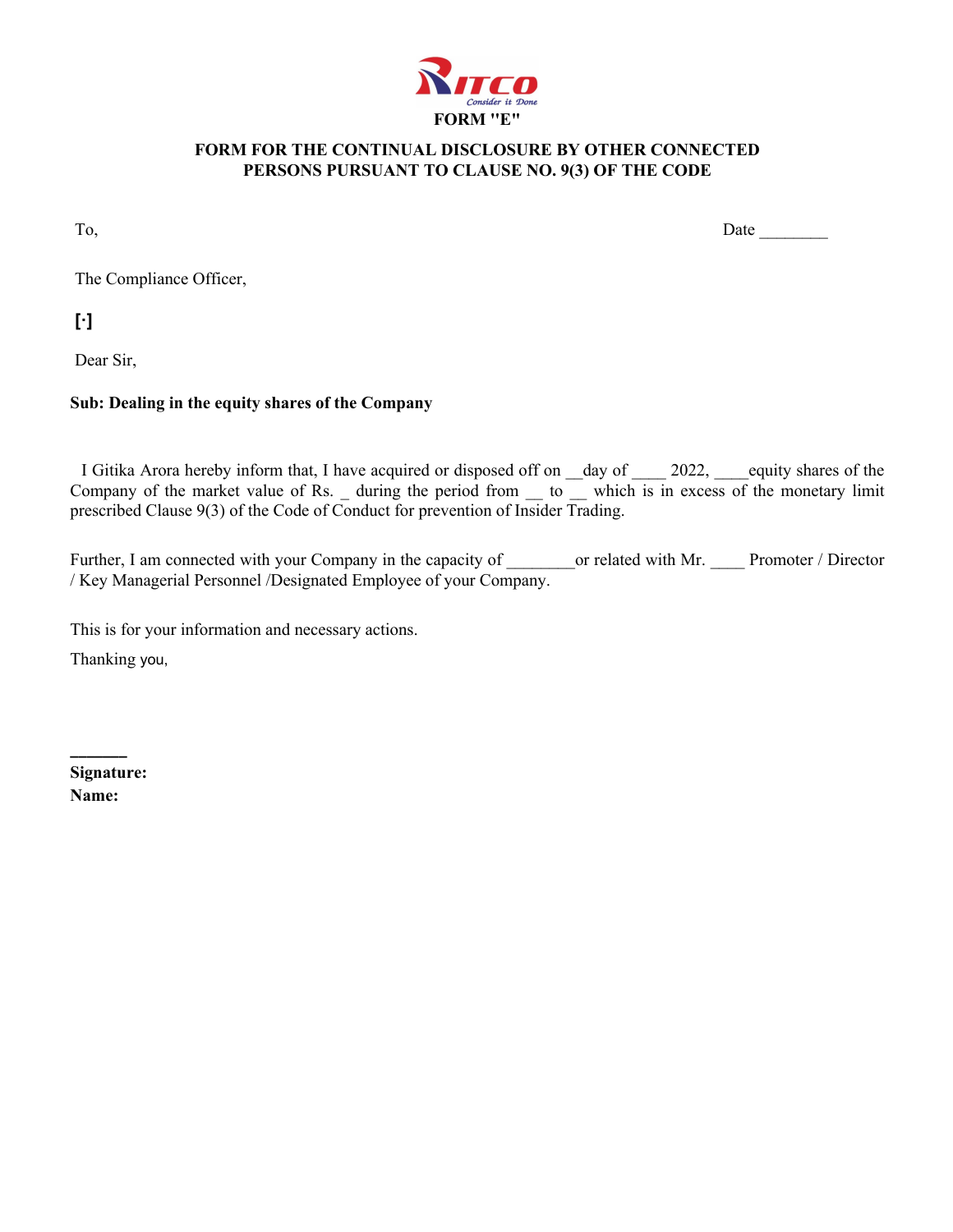

# **FORM "F" APPLICATION BY PROMTERI DIRECTORI KEY MANAGERIAL PERSONNEL** *I* **DESIGNATED EMPLOYEE** *I* **OTHE CONNECTED PERSONS PURSUANT TO CLAUSE NO. 10(C) OF THE CODE FOR PRE-APPROVAL OF TRADING PLAN**

To, From: The Compliance Officer, Name: **re ]** Address:

Designation

Dear Sir,

Date:

# **Sub: Application for Pre-approval of Trading Plan**

I hereby inform that, I have gone through the Code of Conduct for prevention of Insider Trading and I seek you pre approval of the trading plan which I will execute as per the details given hereunder within twelve months after expiry of six months from the date of this application, if pre-approved by you.

| Name                   | of   Nature of Relationship | No.         | of $\vert$ No.                                    | of Probable | Folio | No. |
|------------------------|-----------------------------|-------------|---------------------------------------------------|-------------|-------|-----|
| Promoter/Director/KMP/ |                             |             | Shares held Shares to be period for DP ID, if any |             |       |     |
| Designated             |                             |             | as on Date of   purchased or   purchase or        |             |       |     |
| Employee/Company/Con   |                             | this        | $\mu$ disposed of $\tau$ disposal                 |             |       |     |
| nected Person          |                             | application |                                                   |             |       |     |
|                        |                             |             |                                                   |             |       |     |

I also declare that, I am not in possession of Unpublished Price Sensitive Information as defined in the Code. I further declare that, I will not deal in the equity shares of the Company during the closure of Trading Window as per the requirements of the Code.

I further confirm that, the violation of any of the provisions of the Code would subject me the penal provisions as per the Code.

I request you to approve my above referred Trading Plan at the earliest.

Signature